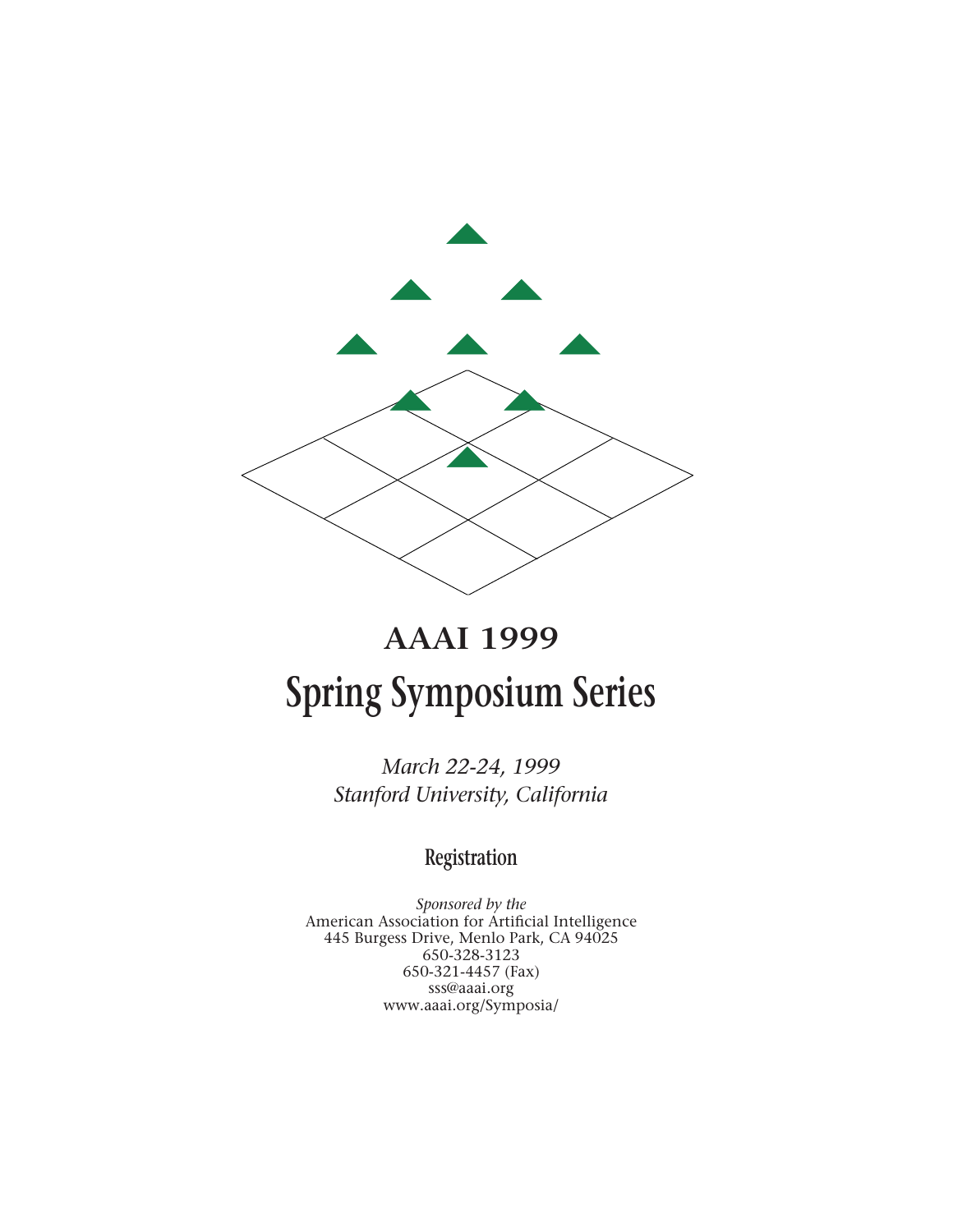The American Association for Artificial Intelligence, in cooperation with Stanford University's Department of Computer Science, presents the 1999 Spring Symposium Series, to be held Monday through Wednesday, March 22-24, 1999, at Stanford University. The topics of the eight symposia are:

- Agents with Adjustable Autonomy
- Artificial Intelligence and Computer Games
- Artificial Intelligence in Equipment Maintenance Service and Support
- Hybrid Systems & AI: Modeling, Analysis and Control of Discrete + Continuous Systems
- Intelligent Agents in Cyberspace
- Predictive Toxicology of Chemicals: Experiences and Impact of AI Tools
- Search Techniques for Problem Solving Under Uncertainty and Incomplete Information

The highlights of each symposium will be presented at a special plenary session. Working notes will be prepared and distributed to participants in each symposium, but will not otherwise be available unless published as an AAAI Technical Report or edited collection.

Each symposium will have limited attendance. Participants will be expected to attend a single symposium throughout the symposium series. In addition to participants selected by the program committee of the symposia, a limited number of other interested parties will be allowed to register in each symposium on a first-come, first-served basis. To register, please fill out the registration form, and send it along with payment to:

1999 Spring Symposium Series AAAI, 445 Burgess Drive Menlo Park, CA 94025 Telephone: (650) 328-3123\* Fax: (650) 321-4457\* E-mail: sss@aaai.org\*

\*Credit card orders only, please. Please note that there are security issues involved with the transmittal of credit card information over the internet. AAAI will not be held liable for any misuse of your credit card information during its transmittal to AAAI.

This document is also available at http://www.aaai.org/Symposia/Spri ng/1999/sssregistration-99.pdf.

#### Tentative Program Schedule

*(subject to change)*

| Monday, March 22                    |                   |
|-------------------------------------|-------------------|
| 9:00 AM - 5:30 PM:                  | Symposia sessions |
| $6.00 \text{ PM} - 7.00 \text{ PM}$ | Reception         |

| 6:00 PM - 7:00 PM: | Reception |  |
|--------------------|-----------|--|
| Tuesday, March 23  |           |  |

| Tuesuay, March 25  |                   |
|--------------------|-------------------|
| 9:00 AM - 5:30 PM: | Symposia sessions |
| 6:00 PM - 7:00 PM: | Plenary session   |

Wednesday, March 24

9:00 AM - 12:30 PM: Symposia sessions

Registration will be in the lobby of Tresidder Union at 520 Lagunita Drive on the Stanford University Campus.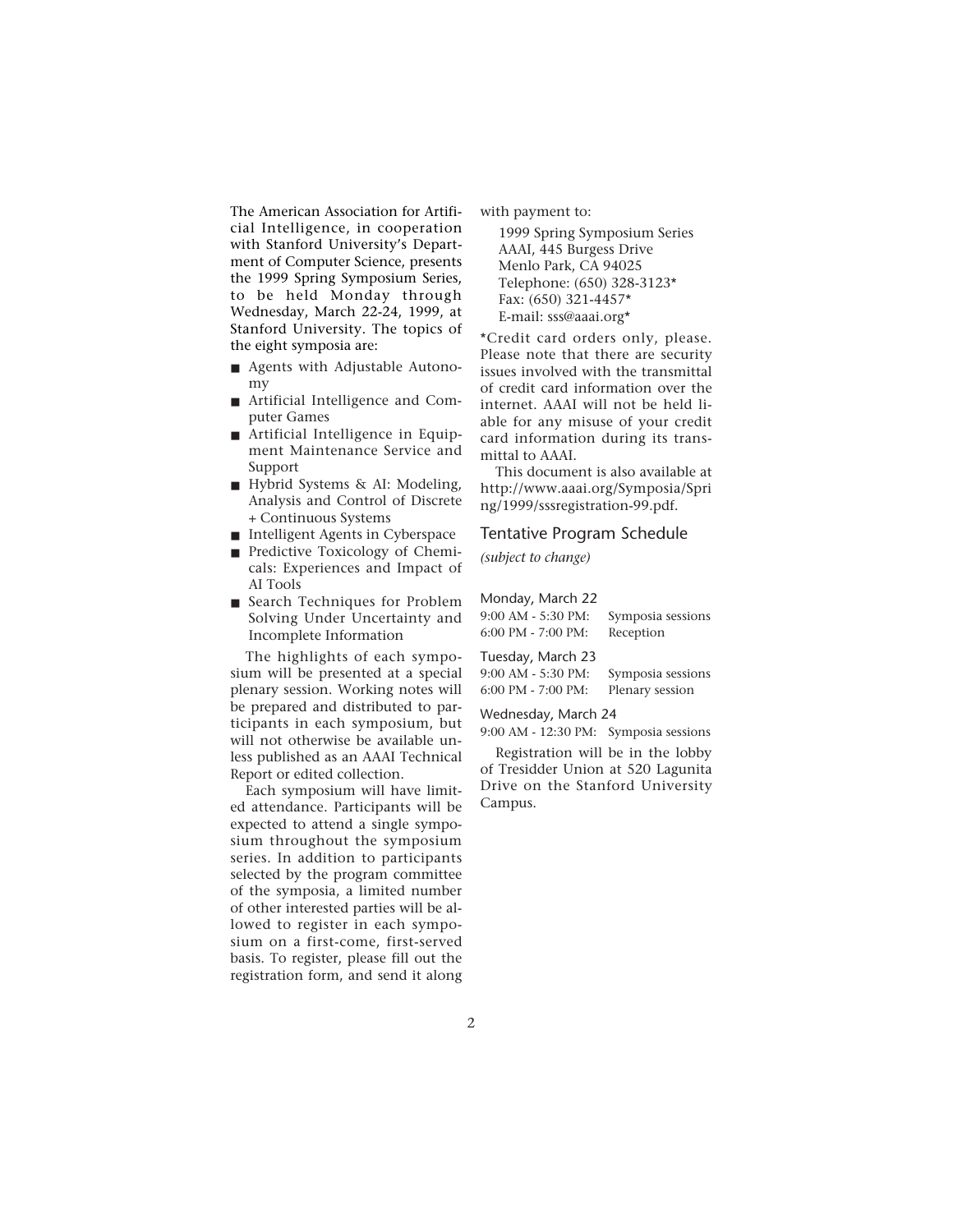## **Agents with Adjustable Autonomy**

Adjustable autonomy means dynamically adjusting the level of autonomy of an agent depending on the situation. For real-world teaming between humans and autonomous agents, the desired or optimal level of control may vary over time. Hence, effective autonomous agents will support adjustable autonomy. This contrasts with most work in autonomous systems, in which the style of interaction between the human and agent are fixed by design.

The adjustable autonomy concept includes the ability for humans to adjust the autonomy of agents, for agents to adjust their own autonomy, and for a group of agents to adjust the autonomy relationships within the group. Effective adjustable autonomy minimizes the necessity for human interaction, but maximizes the capability for humans to interact at whatever level of control is most appropriate for any situation at any time.

This symposium will bring together academic and industrial researchers from diverse fields such as classical and reactive planning, mixed-initiative systems, distributed AI, robotics, intelligent user interfaces, and multi-agent systems. The symposium will consist of a series of short presentations and structured discussion sessions investigating all aspects of adjustable autonomy, including theory, approaches, architectures, and applications. Specific topics include human-involved procedure execution; mixed-initiative planning; monitoring and situation awareness; anytime behavior modification of agents; maximizing effective collaboration between humans and agents; human-centered autonomous systems; understanding or controlling agents having adjustable autonomy; validation and verification of agents having adjustable autonomy; resource and constraint-based autonomy; levels of autonomy; safety and fault-tolerance; mission criticality; long-distance interaction; modeling and predicting behavior; reasoning about communication; prioritized tasking; case studies on problems in mixed human-machine operations; associate systems and overlapping competence; command-by-exception; flexible team organization between humans and agents

Further information can be obtained at http://tommy.jsc.nasa.gov /~korten/aaai-ss99/

#### Organizing Committee

David Musliner (cochair), Honeywell Technology Center (musliner@htc.honeywell.com); Barney Pell (cochair), NASA Ames Research Center (pell@ptolemy.arc. nasa.gov); Gregory Dorais, NASA Ames Research Center; David Kortenkamp, Metrica Inc./TRACLabs; Nicola Muscettola, NASA Ames Research Center; Milind Tambe, USC/ISI.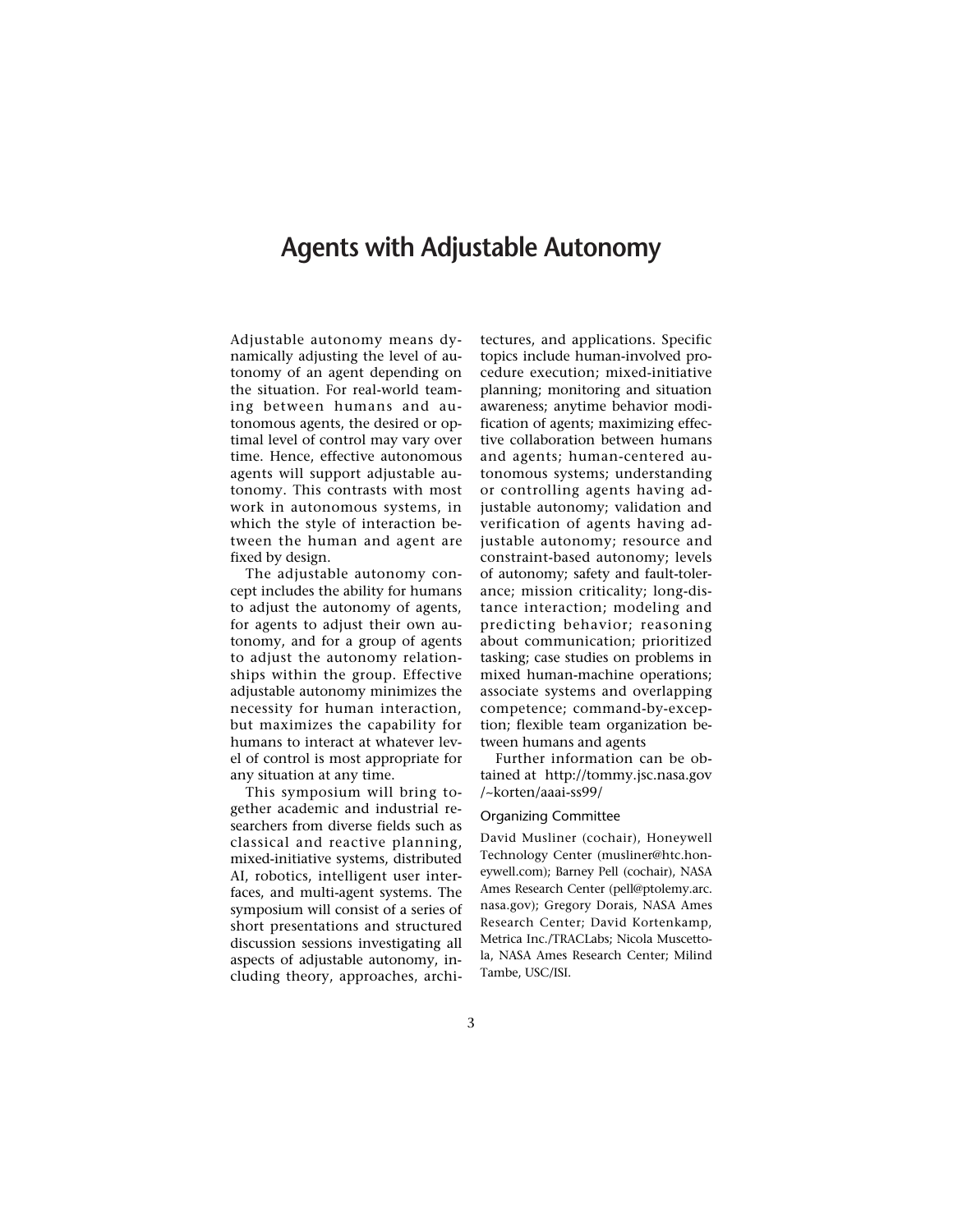# **Artificial Intelligence and Computer Games**

The gaming industry has always been, and continues to be, an early adopter of AI techniques. The explosion of power in home computers has dramatically increased the potential for the use of AI techniques in computer games. Thus it would be useful for the gaming industry to be more directly tapped into the AI research community. Conversely, as an application area, entertainment provides new challenges for the AI research community. Increased communication could therefore benefit both communities.

This Spring Symposium is intended to bring together AI researchers and professionals from the entertainment software industry. It will provide a forum to explore mutual interests, including (but not limited to) new AI techniques for entertainment software, research avenues that might benefit the entertainment industry, and ways to more easily transfer technology. Activities will include presentations on products and research as well as moderated discussions.

We will see a variety of game-related AI topics addressed, including:

■ The role of AI in computer games: How is AI used in current computer games? What are the parameters of the problems that need to be solved? What will be the next AI-intensive area of gaming?

- AI experiences: In solving AI problems in your research or commercial product, what were your experiences with this research or product? How did it succeed and what were the pitfalls along the way?
- Building long-term plans for technology transfer: How can we integrate research projects into current and future computer games? What are some examples of transferable technology? What kinds of communication networks or publications can contribute to this? What kinds of common tools would allow these two groups to share both code and ideas?

Send questions to wolff@cs. nwu.edu. More information is available at: www.cs.nwu. edu/~wolff/ AAAI-symposium.html

#### Organizing Committee

Wolff Dobson, Northwestern University (cochair); Ken Forbus, Northwestern University (cochair); John Laird, University of Michigan (cochair); Mike van Lent, University of Michigan; Ernest Adams, Electronic Arts; Andrew Stern, PF. Magic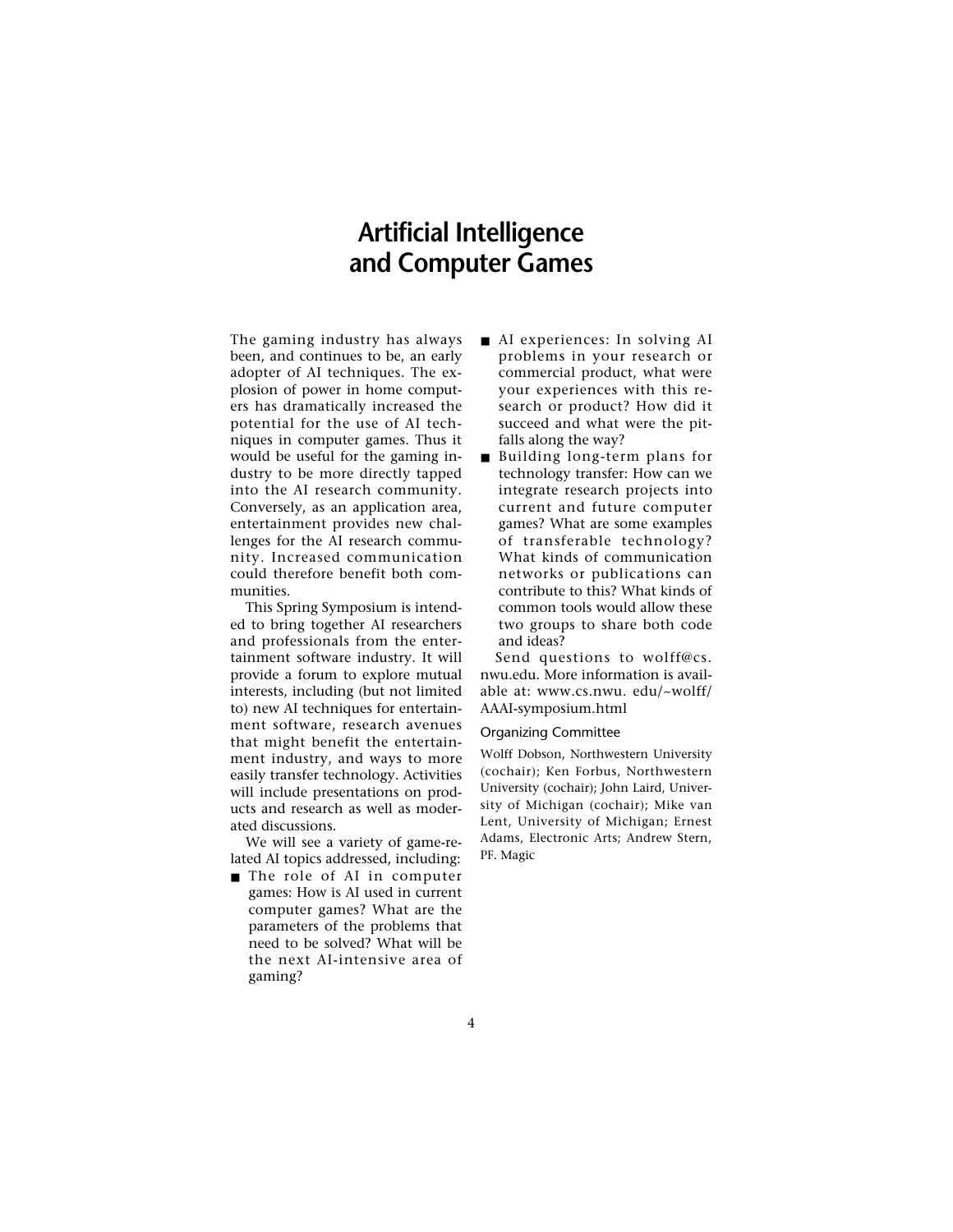# **AI in Equipment Maintenance Service and Support**

In a recent paradigm shift, manufacturing companies who experience a reduction of profit margins in their traditional businesses try to maintain and grow their market share by offering their customers novel and aggressive service contracts. In these new offerings the old parts and labor billing model is replaced by guaranteed uptime. This in turn places the motivation to maintain equipment in working order on the servicing company. As a result there is a strong and renewed emphasis on AI technologies that can be used to monitor products and processes, detect incipient failures, identify possible faults (in various stages of development), determine preventive or corrective action, generate a cost-efficient repair plan, and monitor its execution. The service market delivered will include manufacturing (such as aircraft engines, appliances, locomotives, etc.) and non-manufacturing (such as financial systems, medical systems, etc.) based businesses.

Characteristics of typical challenges for AI in monitoring and diagnosis (M&D) service can be categorized into input, model, and output. In particular, input questions try to deal with real-time data streams resulting from on-line monitoring equipment. They are required to handle: throughput constraints; noise; nonstationary systems (due to linear drifts or chaotic behavior); erroneous data; data compression and information extraction. Process and product modeling tasks attempt to tackle issues involving non-stationary systems which require constant model update (adaptation, learning). In addition, the signature identification in time-series leading to fault detection and identification needs to be addressed. Moreover, the detection of new (unaccounted for) faults/ anomalies/state changes has to be dealt with.

This symposium aims to address relevant AI technologies which address segmentation, classification, prediction, and decision making in particular in remote monitoring and diagnosis tasks; knowledge extraction from symptom and databases and fault logs; warranty and maintenance decision making; automated rule generation for unsupervised maintenance; web-based diagnostics; distributed monitoring and diagnosis; diagnostic modeling; and soft computing techniques for diagnostics and prognostics. More information about this particular symposium can found at http:// best.me.berkeley.edu/~goebel/ss99/ aies.html

### Organizing Committee

Alice Agogino, UC Berkeley ; Piero Bonissone, GE; Kai Goebel, GE; George Vachtsevanos, Georgia Institute of Technology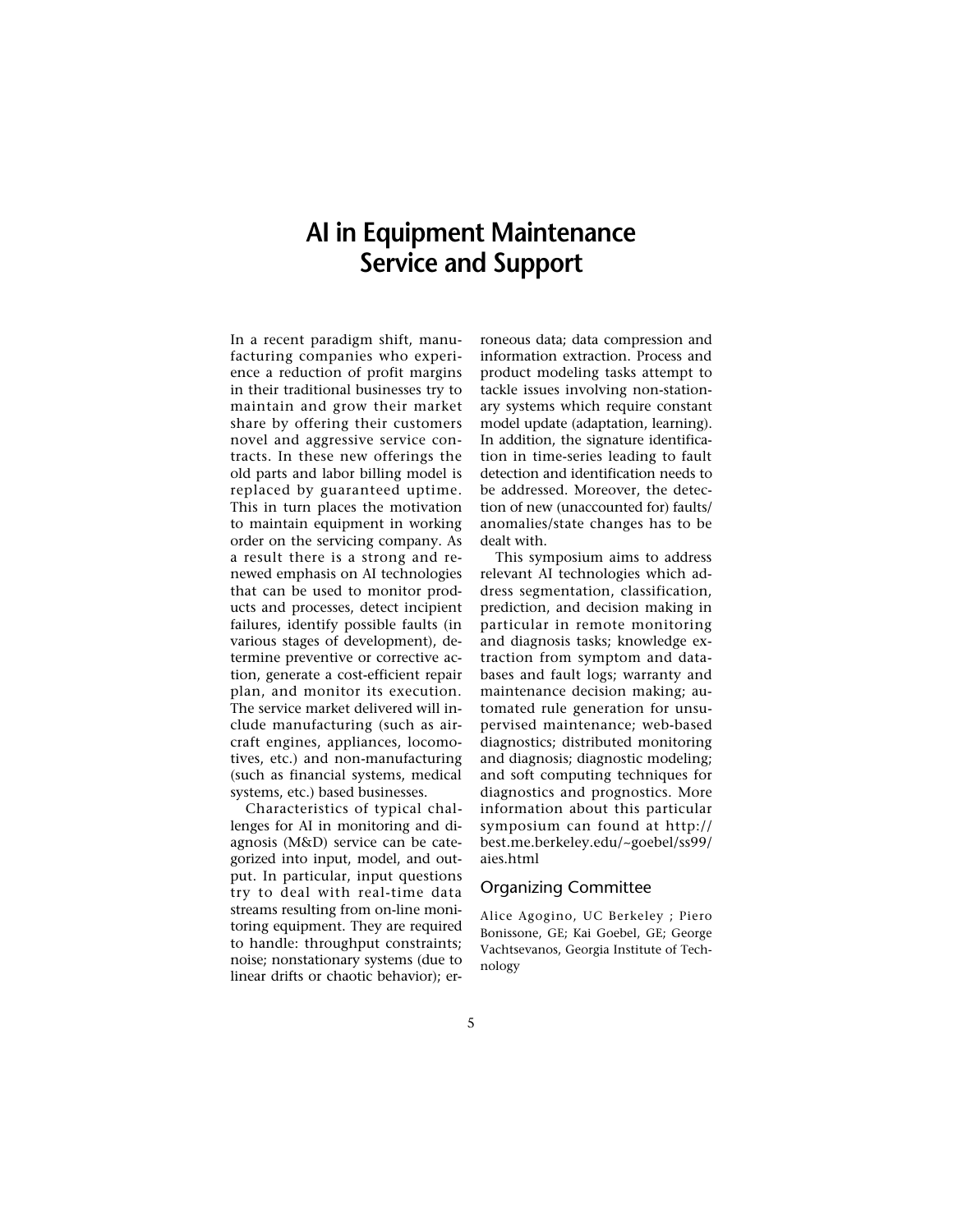# **Hybrid Systems and AI: Modeling Analysis and Control of Discrete + Continuous Systems**

The use of digital computers to control continuous, dynamic processes has led to the development of hybrid (discrete + continuous) systems. The cross-disciplinary hybrid systems community combines discrete event and continuous systems modeling techniques with control theory for analysis and verification of embedded systems and synthesis of controller actions. Hybrid behavior is generally described as intervals of piecewise continuous behaviors (modes) interspersed with discrete transitions (mode transitions) that occur at points in time. Examples of hybrid systems include robots, air traffic control systems, chemical plants, autonomous spacecraft control, smart buildings and automated multi-vehicle highway systems.

The growing field of hybrid systems has seen a great deal of activity in the last few years often focusing on synthesis, verification and stability analysis of controllers for hybrid systems. Interestingly, a number of the problems addressed by this community are shared by AI researchers studying robotics, planning, simulation, verification, execution monitoring, decision analysis, reasoning about action, diagnosis, modeling and analysis of physical systems, and perception. This symposium aims to bring together these different communities to explore opportunities for exploiting AI representation and reasoning techniques for hybrid system modeling and analysis, and for integrating techniques from hybrid systems into current AI research.

To accommodate the diverse background of the symposium participants, we will design the symposium to facilitate interaction and discourse among the participants. The format will include invited talks by researchers Tom Henzinger, Alan Mackworth, Shankar Sastry, and Brian Williams; theme-based presentations in the areas of knowledge representation, reasoning and analysis, computation models, and integrated systems architectures, followed by facilitated discussion; panel sessions to discuss common problems; and an opportunity for post-symposium online discussion of ongoing issues sponsored by Electronic Transactions on Artificial Intelligence (ETAI) with assistance from Erik Sandewall.

Further details are available at www.ksl.stanford.edu/springsymp99/

#### Organizing Committee

Gautam Biswas (cochair), Vanderbilt; Sheila McIlraith (cochair), Stanford Univ.; Craig Boutillier, Univ. of British Columbia; Dan Clancy, NASA Ames; Vineet Gupta, NASA Ames; Illah Nourbakhsh, Carnegie Mellon Univ.; Erik Sandewall, Linkoping Univ.; Henny Sipma, Stanford Univ.; Claire Tomlin, Stanford Univ.; Howard Wong-Toi, Cadence Berkeley Labs; Feng Zhao, Xerox PARC and Ohio State Univ.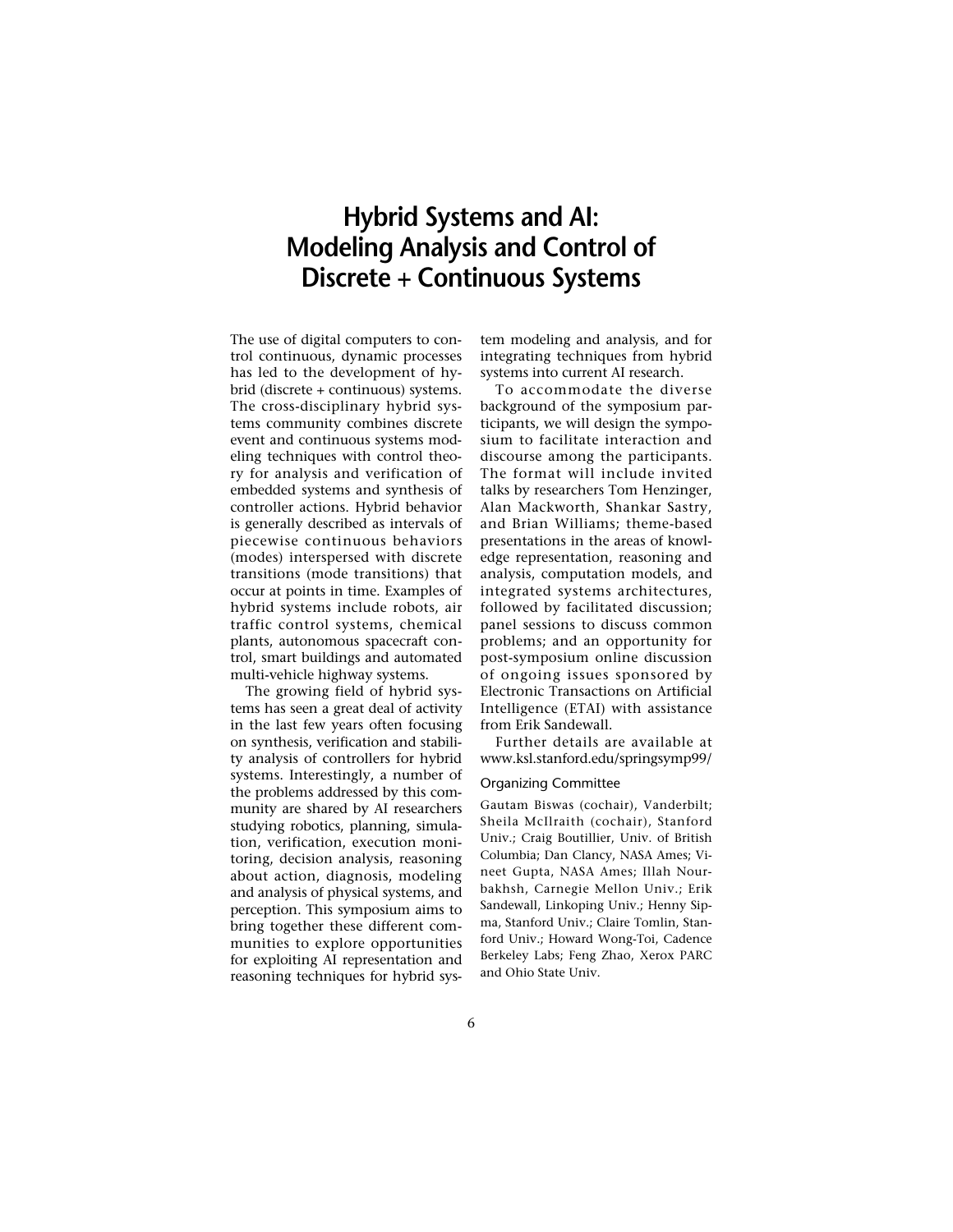# **Intelligent Agents in Cyberspace**

Cyberspace, in the shape of the Internet, intranets, extranets, and the World Wide Web, has grown phenomenally in recent years. Cyberspace now contains enormous amounts of information and is also being increasingly exploited for a number business and other applications. Electronic commerce is using cyberspace to open new markets. However, effective use of cyberspace and of the information in it is becoming increasingly difficult because of the sheer size of the web and its diversity of resources.

There is now growing interest in deploying intelligent software agents for effectively using cyberspace in a wide variety of applications. Software agents can act as smart personal assistants, roam cyberspace to collect required information on behalf of the users and conduct a variety of business transactions and functions online. They could also collectively perform complex, collaborative tasks. They allow personalization of the web and many of its resources.

To make significant progress in this area, however, we need to: 1) identify and explore opportunities for intelligent agents in cyberspace; 2) develop new, innovative applications; and 3) devise integrated, comprehensive approaches for their widespread deployment in cyberspace.

This symposium aims to bring to-

gether researchers and developers in the areas of intelligent agents, information retrieval, electronic business and the Internet and Web to have focussed discussions on the current status of research and applications of intelligent agents in cyberspace and to explore directions for further work.

For further information, see http://btwebsh.macarthur.uws.edu. au/san/iac.

### Organizing Committee

Elisabeth Andre, DFKI Gmbh, Germany; Janet Bruten, HP Labs, UK; Yogesh Deshpande, University of Western Sydney, Macarthur, Australia; Athula Ginige, University of Western Sydney, Macarthur, Australia; Christian Lemaitre Leon, Laboratorio National de Informatica Avanzada, Mexico; Steve Hansen, University of Western Sydney, Macarthur, Australia; Michael Huhns, University of South Carolina, USA; Mark Maybury, MITRE Corp., USA; San Murugesan, University of Western Sydney, Macarthur, Australia (Cochair); Daniel E. O'Leary, University of Southern California, USA (Cochair); Radhakrishnan, Concordia University, Canada; Munindar P. Singh, North Carolina State University, USA; Katia Sycara, Carnegie Mellon University, USA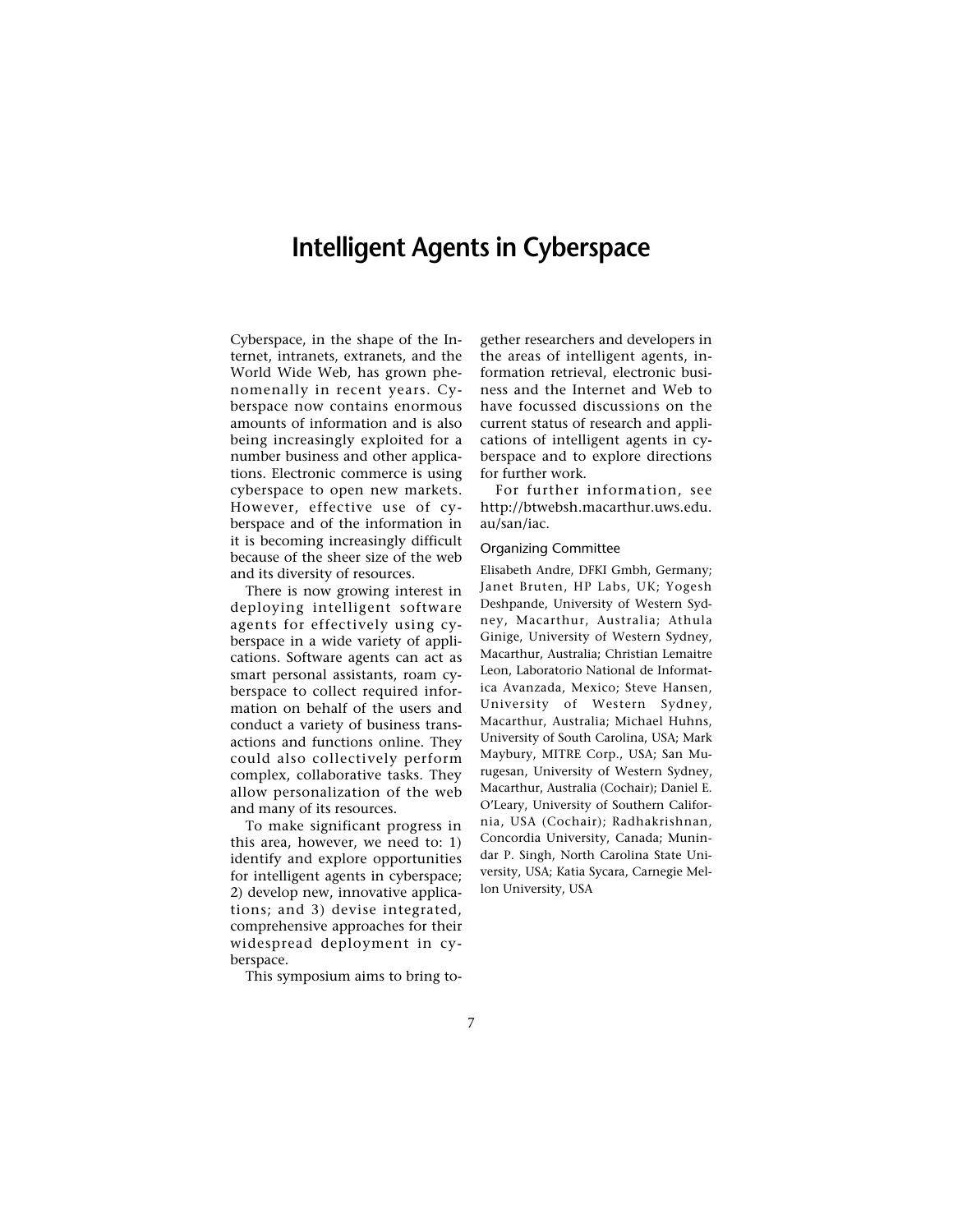# **Predictive Toxicology of Chemicals: Experiences and Impact of AI Tools**

AI and related techniques play a major role in toxicity prediction. The goal of computational toxicity prediction is to describe the relationship between chemical properties, on the one hand, and biological and toxicological processes, on the other. This symposium will highlight the potential of different AI approaches, either individually and combined, for computational toxicity prediction.

Success in this research depends on the contribution of experts from different areas, and we invite participation from researchers in all related fields. We welcome AI researchers who have applied learning techniques to domains outside toxicity prediction and are in search of new areas. Some of the questions to be addressed in the symposium follow.

How do we represent chemical information? Several methods have been proposed. Are they equivalent and useful for toxicity prediction? How do we evaluate them? Are results from different experiments reproducible? A tutorial on this topic will be hold. A series of possibilities will be illustrated in different presentations.

How can machine learning techniques be used? AI tools have yet to be fully evaluated in this domain. Which techniques are better for toxicity prediction, especially given our changing understanding of toxicology? Are hybrid approaches better? A tutorial on the state-of-the-art of computer-based methods will be held. ILP, argumentation, ANN, Bayesian methods, fuzzy logic, mathematical and statistical methods, such as discriminant analysis, lattice theory and hybrid systems will be presented and discussed in many communications.

Are current experimental data sets sufficient for AI techniques? Do they have sufficient accuracy? How do we take advantage of existing data sets? Can we use techniques from data mining and reasoning under uncertainty?

Experiences from international projects will be presented. Needs and future trends will be discussed, giving voice to end-users of these software systems to achieve an integration of research and realworld applications. Further information is available at www.elet. polimi.it/AAAI-PT

### Organizing Committee

Giuseppina C. Gini (chair), Politecnico di Milano, Italy (gini@elet.polimi.it); Alan R. Katritzky (cochair), Univ. of Florida, Gainesville; Emilio Benfenati, Instituto Mario Negri, Milan; Daniel L. Boley, Univ. of Minnesota, Minneapolis; Adolf Grauel, Univ. of Paderborn, Germany; Marco Valtorta, Univ. of South Carolina, Columbia; Yin-tak Woo, EPA, Washington, DC.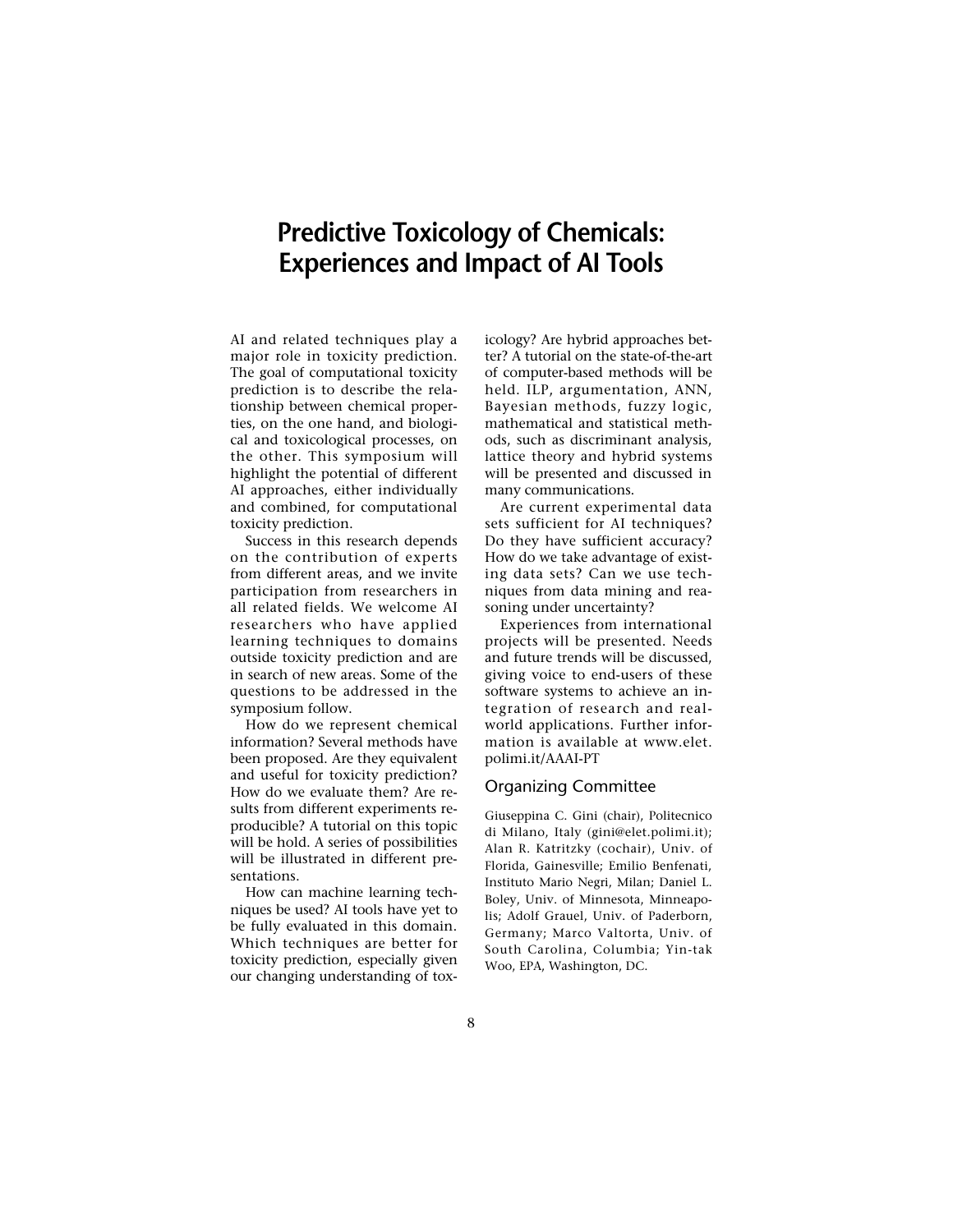# **Search Techniques for Problem Solving Under Uncertainty and Incomplete Information**

To build practical AI systems, one has to address issues related to uncertainty and incomplete information, which can result from various sources, including actuator and sensor noise, reasoning with approximate models, limited communication bandwidth, and insufficient domain understanding.

This symposium will focus on the selection of search strategies for problem solving under uncertainty and incomplete information, where the large number of contingencies can create large search spaces. Using appropriate search strategies can significantly increase system performance by exploiting problem-specific knowledge and restricting the search to the right regions of the search spaces to find satisfactory solutions quickly.

The primary purpose of the symposium is to bring together researchers and practitioners from areas such as planning, heuristic search, robotics, constraint satisfaction, game playing, and information gathering. We want to discuss when and how traditional search techniques (such as state-space search and local search) should be applied; how uncertain and incomplete information can be exploited to control search processes; whether there is a difference in principle between reasoning with deterministic and probabilistic representations of uncertain and incomplete information (for example, with constraint networks or belief networks); how the level of uncertainty affects problem complexity; how different search paradigms (such as heuristic search and dynamic programming) can be combined to provide additional pruning power; and how the structure of search spaces can be exploited to speed up search. We also intend to explore how these search strategies can be applied across domains and application areas, and speculate on promising future search strategies.

The symposium will consist of one or two invited talks, followed by short presentations and longer discussions, in an atmosphere that encourages the interaction of researchers with different backgrounds. Further detailed information will be posted at www.isi.edu/ isd/zhang/SearchStrategies.html

### Organizing Committee

Weixiong Zhang (Cochair), USC/ISI, (zhang@isi.edu); Sven Koenig (Cochair), Georgia Tech, (skoenig@cc.gatech.edu); Tom Dean, Brown; Rina Dechter, Univ. of California Irvine; Subbarao Kambhampati, Arizona State; Craig Knoblock, USC/ISI; Lydia Kavraki, Rice; Shlomo Zilberstein, Univ. Massachusetts.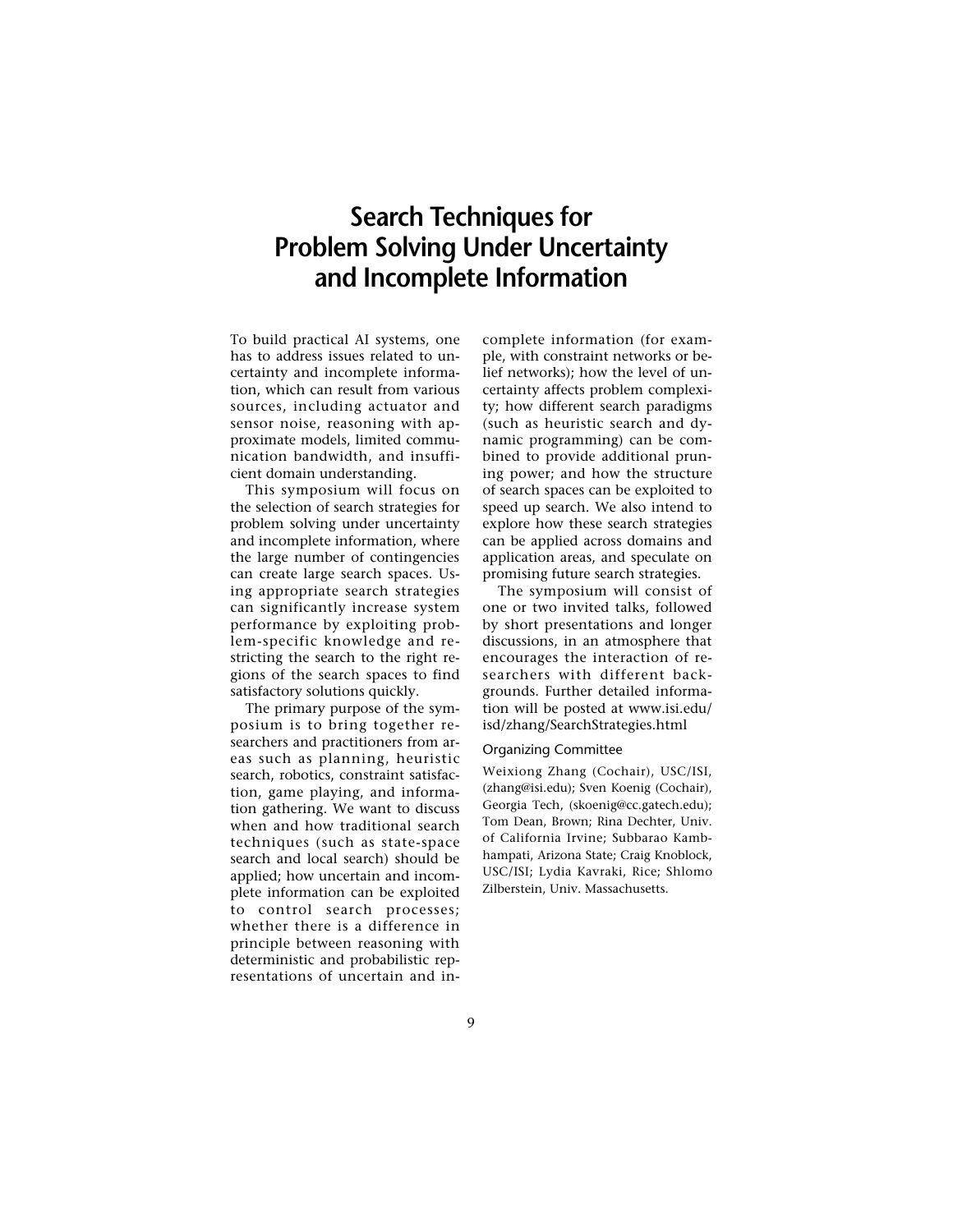## **Registration and General Information**

ALL ATTENDEES MUST PREREGIS-TER. Each symposium has a limited attendance, with priority given to invited attendees. All accepted authors, symposium participants, and other invited attendees must register by February 11, 1999. After that period, registration will be opened up to the general membership of AAAI and other interested parties. All registrations must be postmarked by February 25, 1999.

Your registration fee covers your attendance at the symposium, a copy of the working notes for your symposium, and the reception.

Checks (drawn on US bank) or international money orders should be made out to AAAI. VISA, Master-Card and American Express are also accepted. Please fill out the attached registration form and mail it with your fee to:

AAAI 1999 Spring Symposium Series

445 Burgess Drive

Menlo Park, CA 94025

If you are paying by credit card, you may e-mail the form to sss@aaai.org or fax it to 650-321- 4457. Registration forms are also available on AAAI's web page: www.aaai.org/Symposia/Spring/ spring-regform.html or spring-regform.pdf.

Please note: All refund requests must be in writing and postmarked by March 5, 1999. No refunds will be granted after this date. A \$25.00 processing fee will be levied on all refunds granted.

When you arrive at Stanford, please pick up your complete registration packet in the lobby of the Tresidder Union.

Registration hours will be:

Monday, March 22 8:00 AM - 5:00 PM

Tuesday, March 23 8:30 AM - 5:00 PM

Wednesday, March 24 8:45 AM - 12:00 PM

Please call AAAI at 650-328-3123 for further information.

### Parking

Parking will be available on the Stanford Campus from March 22- 24 for a total of \$5.00 for the three days. An application for a parking permit is included on the attached registration form. The permits will be mailed to you with your registration receipt, along with a map and directions to the assigned parking areas.

#### Accommodations

For your convenience, AAAI has reserved a block of rooms at the hotels listed below. Symposium attendees must contact the hotels directly. Please identify yourself as an AAAI Spring Symposium Series attendee to qualify for the reduced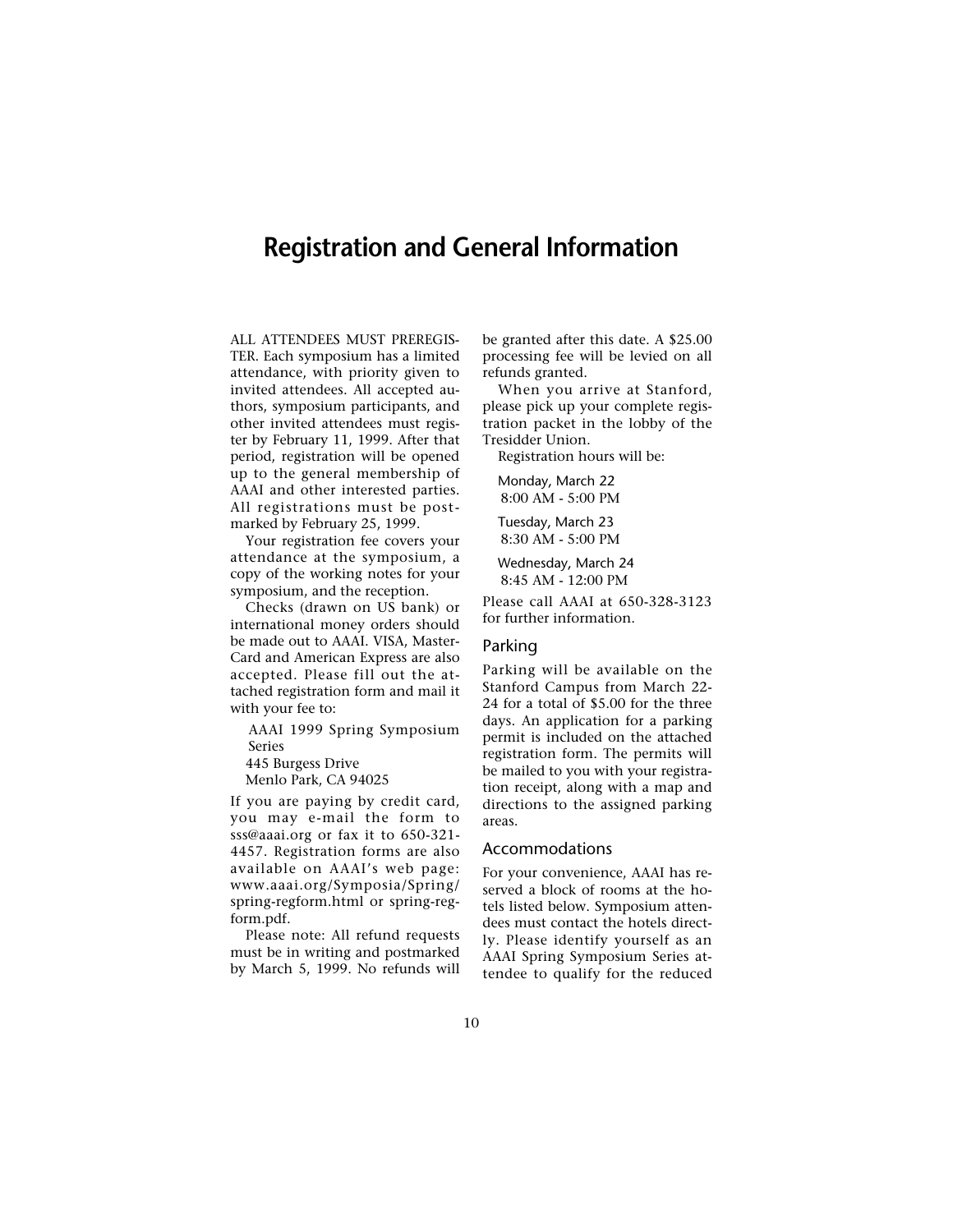#### rates.

Creekside Inn 3400 El Camino Real Palo Alto, CA 94306 *Phone:* 650-493-2411 or 1-800-49-CREEK *Fax:* 650-493-6787 Marguerite shuttle pick-up: 0.5 mile *Rates:* \$125-\$185 (S) or (D) Reserve before February 21, 1999

Sheraton Palo Alto

625 El Camino Real Palo Alto, CA 94301 *Phone:* 650-328-2800 or 800-874-3516 *Fax:* 650-327-7362 Marguerite shuttle stop nearby *Rate:* \$159 (S) or (D) Reserve before February 26, 1999

Stanford Terrace Inn

531 Stanford Ave Palo Alto, CA 94306 *Phone:* 650-857-0333 *Fax:* 650-857-0343 Stanford Terrace Shuttle available with advance notice. Marguerite Marguerite shuttle stop nearby *Rates:* \$115 (S), \$125 (D) Reserve before February 21, 1999

### Other Hotels

(Available only on a first-come, first served basis; all prices are subject to changes without notice).

#### Best Western Riviera

15 El Camino Real Menlo Park, CA 94025 *Phone:* 650-321-8772 *Fax:* 650-321-2137 *Rates:* \$139 (S), \$145 (D)

#### The Cardinal Hotel

235 Hamilton Avenue Palo Alto, CA 94301 *Phone:* 650-323-5101 *Fax:* 650-325-6086 Marguerite shuttle stop nearby *Rates:* \$125 (S) or (D)

Hotel California 2431 Ash Street Palo Alto, CA 94306 *Phone:* 650-322-7666 *Fax:* 650-321-7358

Marguerite shuttle stop nearby *Rates:* \$68-\$75 (S), \$71-\$78 (D)

Mermaid Inn

727 El Camino Real Menlo Park, CA 94025 *Phone:* 650-323-9481 *Fax:* 650-323-0662 *Rates:* \$56 (S), \$66 (D)

#### Air Transportation and Car Rental

Get there for less when you call our official travel agency, Conventions in America (CIA) at 1-800-929-4242 and ask for Group #428. You will receive 5% - 10% off the lowest applicable fares on American Airlines, or the lowest available fare on any other carrier. Take an additional 5% off American if you purchase at least 60 days prior to departure. Fly into San Francisco between March 17 - 29, 1999. All customers of CIA also receive free flight insurance of \$100,000. Avis Rent A Car is offering special low conference rates with unlimited free mileage.

*Reservation hours:* M-F 6:30 AM - 5:00 PM PDT. Outside U.S. and Canada, call 619-232-4298 / Fax 619-232-6497. E-mail: flycia@scitravel.com. Web: www.scitravel. com (use #428). If you call direct or use your own agency, refer to these codes:

| American | 1-800-433-1790. |
|----------|-----------------|
|          | Index $# 11398$ |
| Avis     | 1-800-331-1600. |
|          | AWD #J948900    |

### Disclaimer

In offering American Airlines, Avis Rent-A-Car, the Creekside Inn (Best Western), The Sheraton Palo Alto, and Stanford Terrace Inn (hereinafter referred to as "Suppliers") and all other service providers for the AAAI Spring Symposium Series,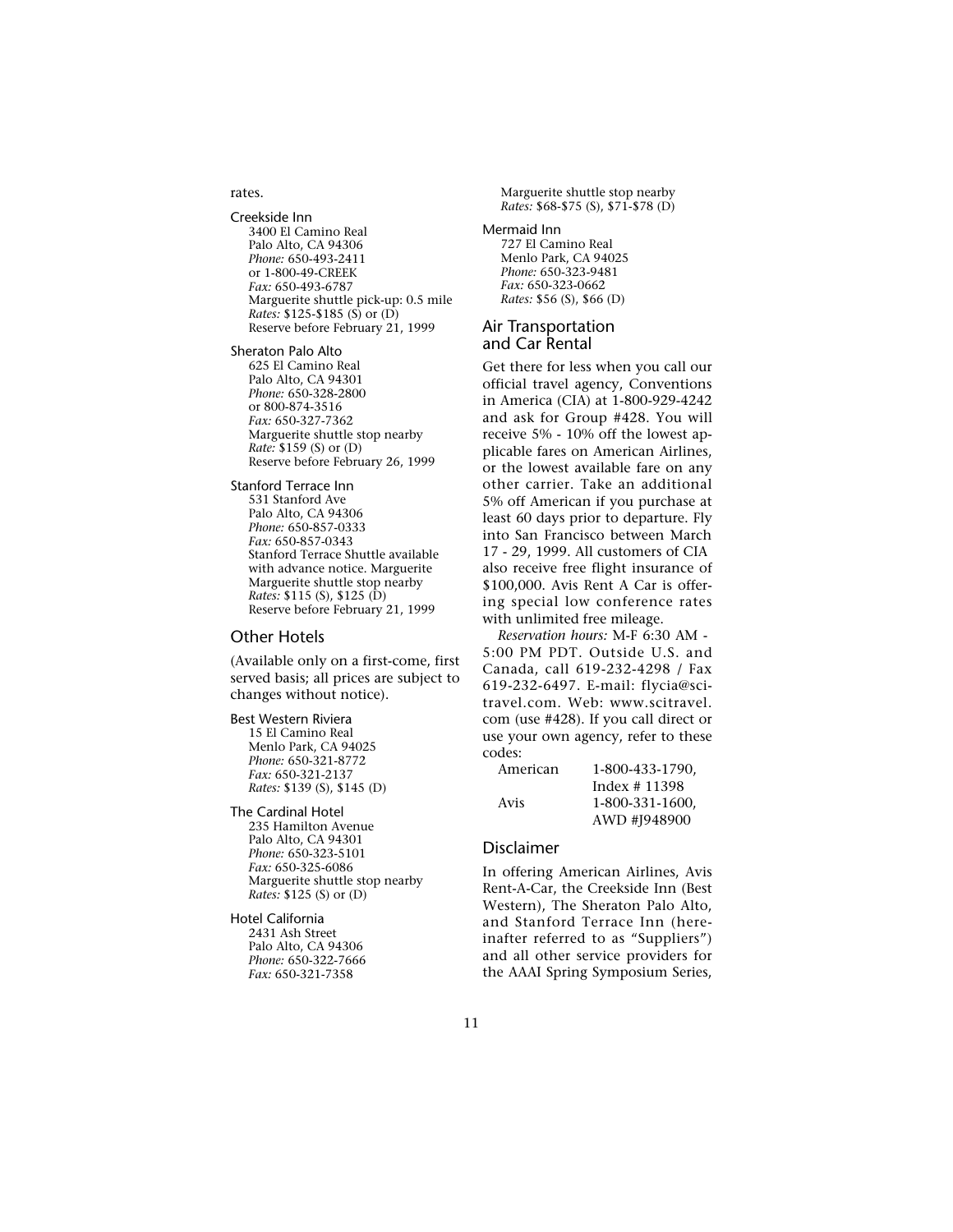the American Association for Artificial Intelligence acts only in the capacity of agent for the Suppliers which are the providers of hotel rooms and transportation. Because the American Association for Artificial Intelligence has no control over the personnel, equipment or operations of providers of accommodations or other services included as part of the Symposium program, AAAI assumes no responsibility for and will not be liable for any personal delay, inconveniences or other damage suffered by symposium participants which may arise by reason of (1) any wrongful or negligent acts or omissions on the part of any Supplier or its employees, (2) any defect in or failure of any vehicle, equipment or instrumentality owned, operated or otherwise used by any Supplier, or (3) any wrongful or negligent acts or omissions on the part of any other party not under the control, direct or otherwise, of AAAI.

### Ground Transportation

This information is the best available at time of printing. Fares and routes change frequently. Please check by telephoning the appropriate numbers below for the most upto-date information.

#### Supershuttle

24 hour van service to and from San Francisco or San Jose Airport to Palo Alto. The fare from San Francisco Airport to Palo Alto is \$23 per person one way. The fare from San Jose Airport to Palo Alto is \$65 one way. Cash or major credit cards only. For reservations call 415-558- 8500 or 1-800-258-3826 (outside California).

#### Airport Connection

Van service is \$47 for one person one way from San Francisco Airport to Palo Alto. The fare from San Jose Airport to Palo Alto is \$62. Cash, major credit cards, or checks accepted. Call 1-888-990-5466 for reservations. White courtesy telephone available at San Francisco Airport.

#### South Bay Shuttle

Van service from San Francisco Airport to Palo Alto is \$18 for one person one way. The fare from San Jose Airport to Palo Alto \$19 per person. Cash or checks only. For reservations call 408-559-9477 or 1- 800-548-4664.

### Stanford Shuttle

The Stanford University Marguerite Shuttle Bus service provides service from several points along El Camino Real, the train station, and other surrounding locations to the Stanford Oval as well as transportation around the Stanford Campus.

#### Train

CalTrain runs between San Francisco and Palo Alto station starting at 5:15 am with the last train leaving San Francisco at 10:00 PM (weekdays), 12:00 midnight (Friday and Saturday nights). The fare is \$7.50 round trip for same-day travel, or \$3.75 one way. For up-to-date fare information and time tables, call toll free 800-660-4287.